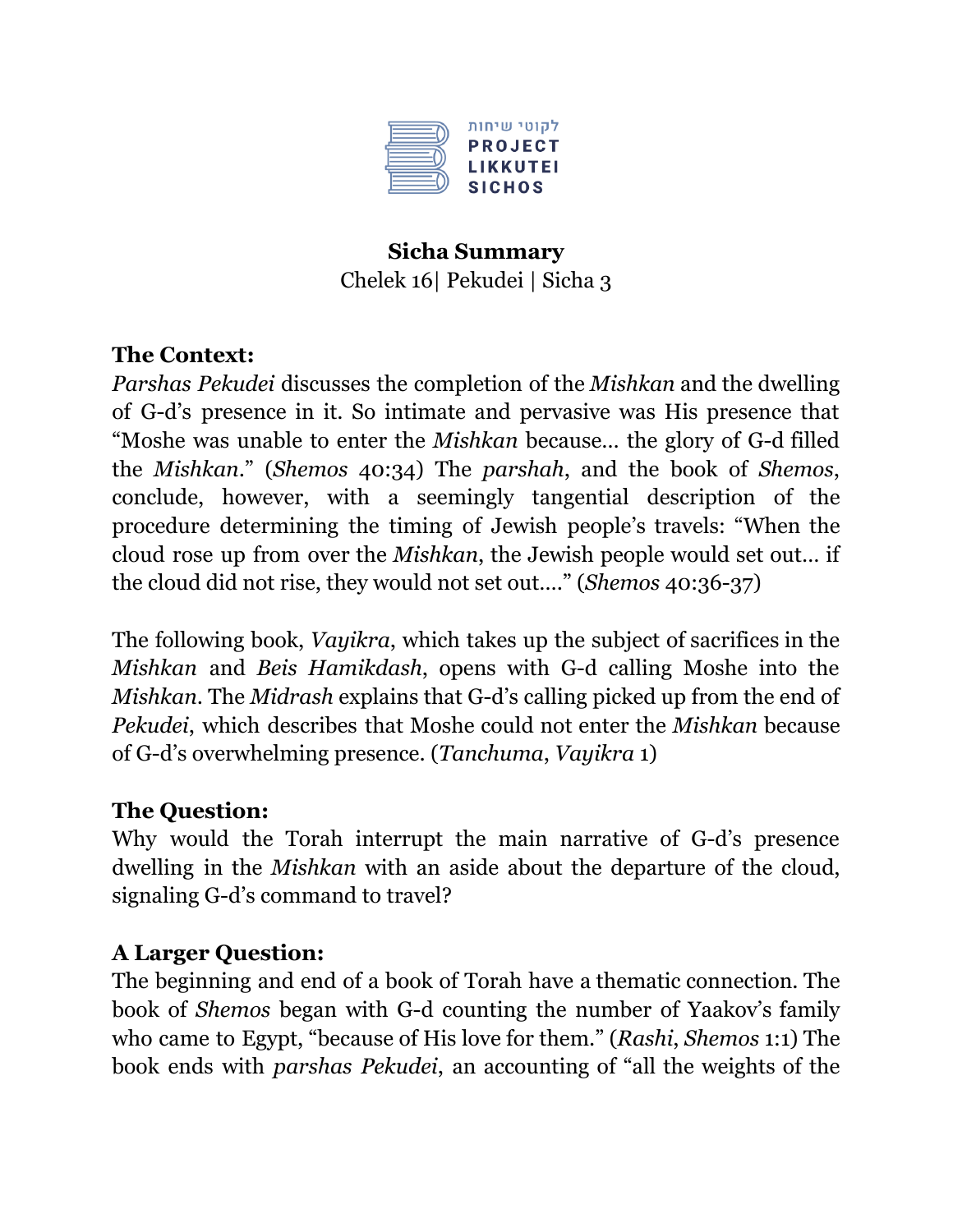contributions to the *Mishkan…* and all its implements." (*Rashi*, *Shemos* 38:21)

But counting, which underscores the limited nature of a given thing  $-$  the Jewish people, the *Mishkan* — is antithetical to the overarching theme of the book of *Shemos* which is redemption, expressing the shattering of limitation and finititude.

Why is the book of redemption bookended with limiting numbers?

# **Making Sense of Shemos:**

G-d's desire for the Jewish people to experience redemption from all constraints was not in order for their particular, mundane realities to be erased, but in order for them to see Divine infinity within the limited, circumscribed human reality. This reflects G-d's essential desire for Creation — to have a dwelling within the lowest of worlds. On the one hand, G-d desires that His essential, infinite Self be present and revealed. On the other hand, He desires His Essence to be refracted through the prism of a limited, material universe.

This Divine desire, though, can be bifurcated: G-d truly desires to be at home and revealed in the souls of the Jewish people, because they are one with His deepest self. But for this oneness to be recognized and apparent, the Jewish people must display their dedication to G-d in the hostile environment of this lowly world and transform it into a place where G-d is welcome. By revealing the Divine reality even within Creation, a Jew reveals that his soul is one with G-d — the true Divine dwelling.

Therefore, in the beginning of the book of *Shemos*, G-d counts the Jewish people, because this is the ultimate objective of "redemption" — for the souls of the Jewish people to experience unity with G-d within their limited human experience of being "counted objects."